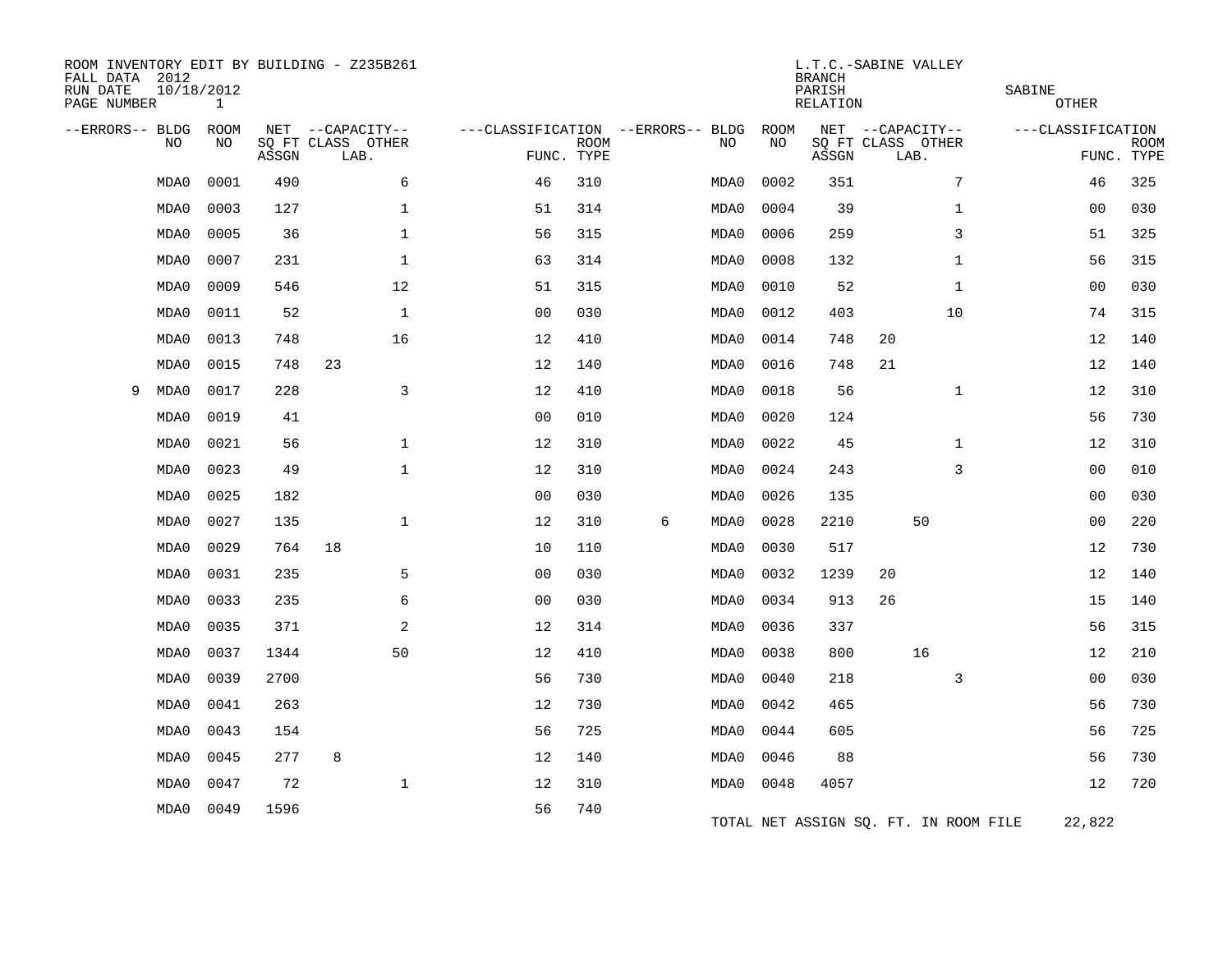| ROOM INVENTORY EDIT BY BUILDING - Z235B261<br>2012<br>FALL DATA<br>10/18/2012<br>RUN DATE<br>PAGE NUMBER | 2           |              |                                           |                   |                    |                 |           |            | <b>BRANCH</b><br>PARISH<br>RELATION                       | L.T.C.-SABINE VALLEY                                                                                               | SABINE<br>OTHER   |                    |
|----------------------------------------------------------------------------------------------------------|-------------|--------------|-------------------------------------------|-------------------|--------------------|-----------------|-----------|------------|-----------------------------------------------------------|--------------------------------------------------------------------------------------------------------------------|-------------------|--------------------|
| --ERRORS-- BLDG<br>NO                                                                                    | ROOM<br>NO. | NET<br>ASSGN | --CAPACITY--<br>SQ FT CLASS OTHER<br>LAB. | ---CLASSIFICATION | ROOM<br>FUNC. TYPE | --ERRORS-- BLDG | NO.       | ROOM<br>NO | ASSGN<br>TOTAL NUMBER CLASSROOMS<br>TOTAL NUMBER LABS 210 | NET --CAPACITY--<br>SO FT CLASS OTHER<br>LAB.<br>TOTAL NUMBER COMPUTER CLASSROOMS<br>TOTAL NUMBER SPECIAL LABS 220 | ---CLASSIFICATION | ROOM<br>FUNC. TYPE |
| 9<br>MDB0                                                                                                | 0050        | 585          | 10                                        | 12 <sup>°</sup>   | 110                |                 | MDB0 0051 |            | 1711                                                      | 8                                                                                                                  | 12 <sup>°</sup>   | 720                |
| MDB0                                                                                                     | 0052        | 784          |                                           | 56                | 740                |                 |           |            | TOTAL NUMBER CLASSROOMS<br>TOTAL NUMBER LABS 210          | TOTAL NET ASSIGN SQ. FT. IN ROOM FILE<br>TOTAL NUMBER COMPUTER CLASSROOMS<br>TOTAL NUMBER SPECIAL LABS 220         | 3,080             |                    |